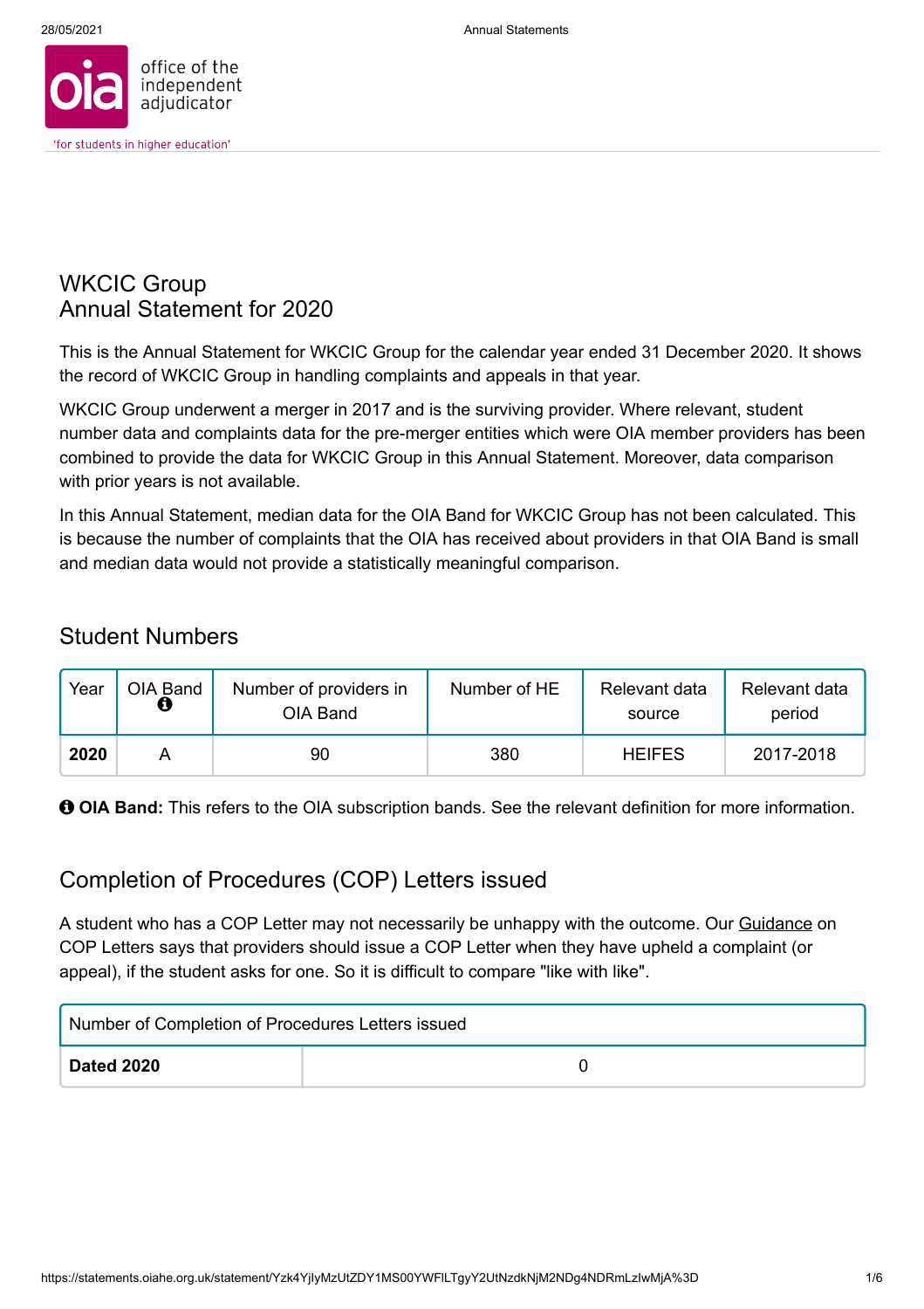### Annual complaints to the OIA

| Complaints received by the OIA |                   |                     |  |
|--------------------------------|-------------------|---------------------|--|
| Year                           | about WKCIC Group | about all providers |  |

| 2020                         |                   | 2604                |  |  |
|------------------------------|-------------------|---------------------|--|--|
| Complaints closed by the OIA |                   |                     |  |  |
| Year                         | about WKCIC Group | about all providers |  |  |
| 2020                         |                   | 2597                |  |  |

 $\theta$  **Complaints received at the OIA: Includes Not Eligible complaints.** 

 **Complaints closed by the OIA:** Some of the complaints might have been received in the previous year.

### Complaints received at the OIA with Completion of Procedures (COP) Letter dated 2019

The table below shows the number of complaints about WKCIC Group we have received with a COP Letter dated 2019. We include this information in this Annual Statement because the 12-month deadline for bringing a complaint to us has now expired for students with COP Letters from 2019.

| Complaints received at the OIA with a COP Letter dated |  |  |
|--------------------------------------------------------|--|--|
| 2019                                                   |  |  |

Relevant data for 2020 will be provided in the Annual Statement for the year ended 31 December 2021.

 $\Theta$  **Mean average proportion:** We use the mean average for the OIA Band as a comparator, which is consistent with the way that we have previously calculated the ratio of "Completion of Procedures Letters to OIA complaints" for the OIA as a whole.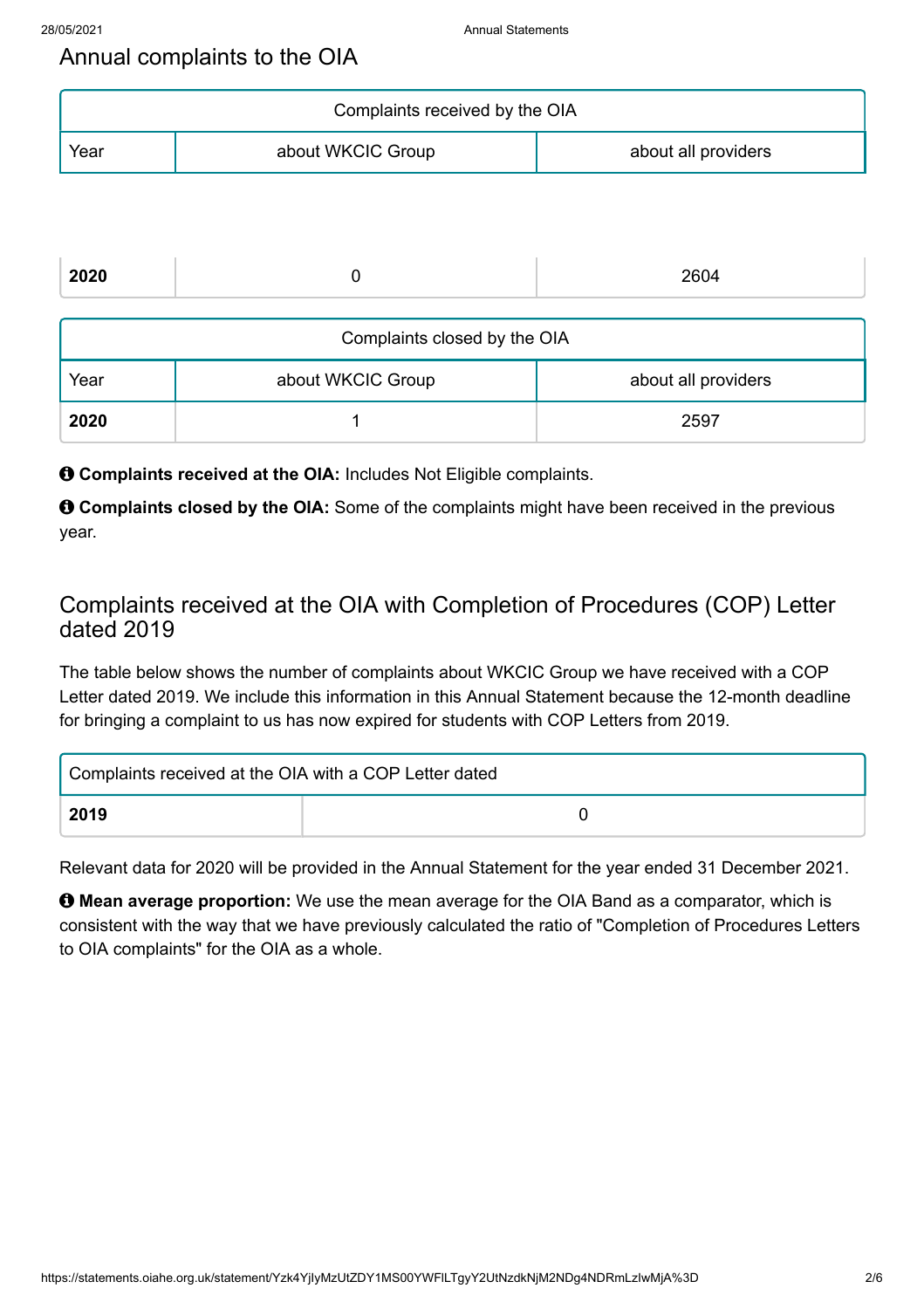## Complaints closed by outcome in 2020

Chart 1 breaks down the complaints about WKCIC Group closed by the OIA in 2020 by outcome.



**Chart 1 Complaints closed by outcome in 2020**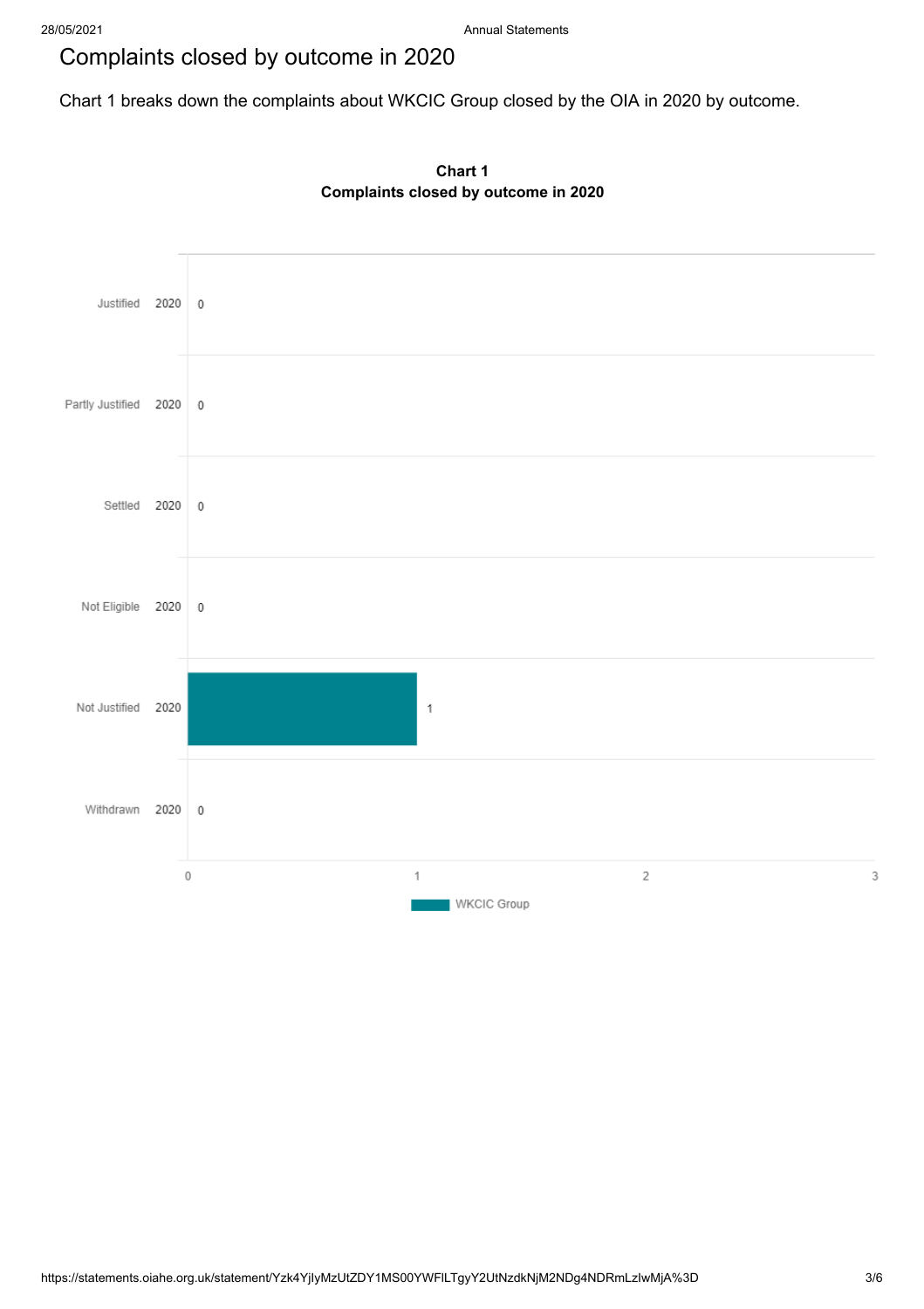### Complaints closed by complaint category in 2020

Chart 2 breaks down the complaints about WKCIC Group that we closed in 2020 by category of complaint. The actual numbers of complaints are contained in brackets.

Chart 3 breaks down the total number of complaints that we closed in 2020 (about all providers) by category of complaint.

Click on an individual chart colour below to display its complaint category.



### **Complaint categories**

(Click on a category below for further information)

Academic Appeal  $\blacksquare$  Financial **Equality law / Human rights Not Categorised** Fitness to practise

Service Issues

**Disciplinary matters (academic)** 

Disciplinary matters (non-academic)

Welfare / Non-course service issues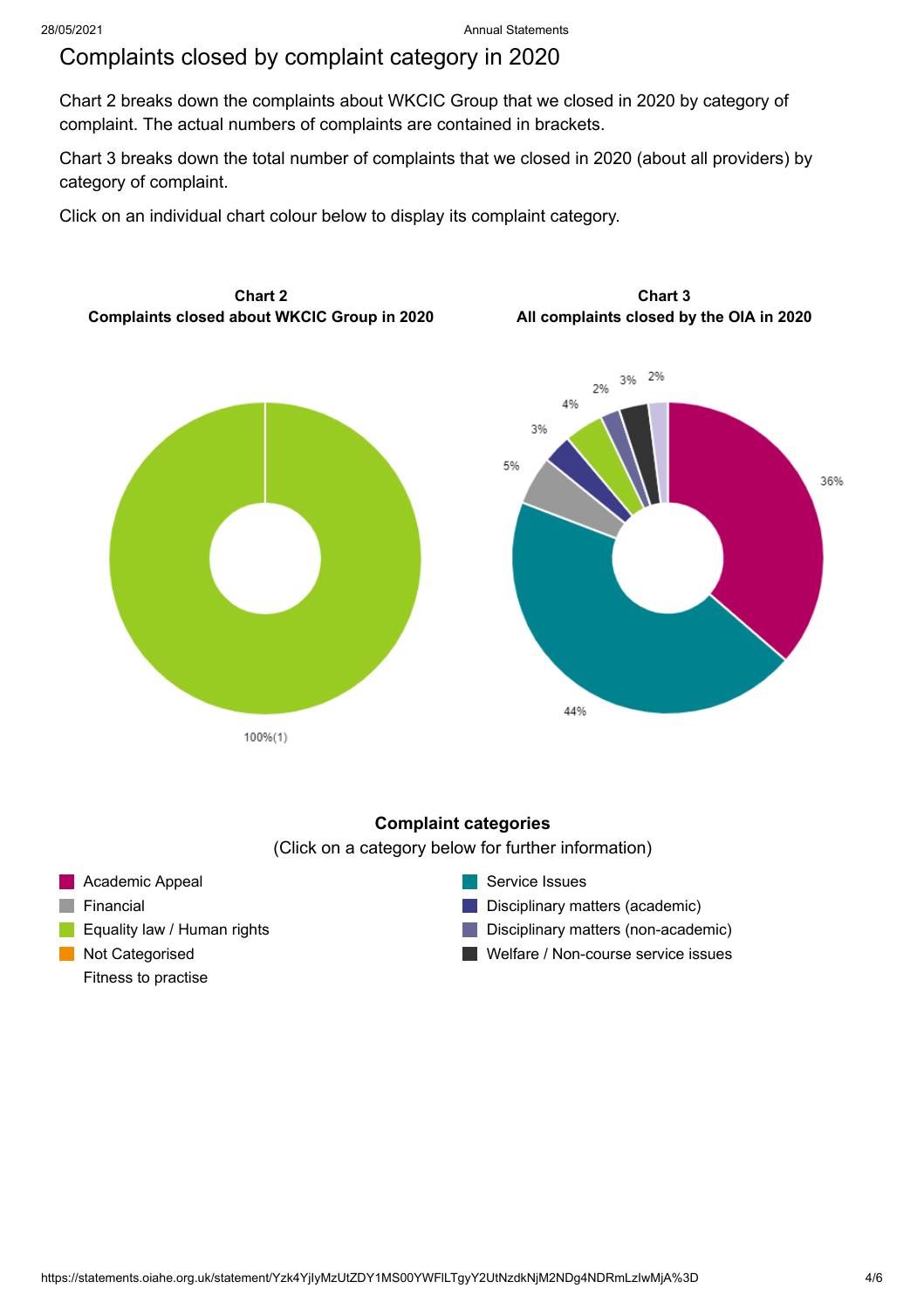### Engagement with the OIA in 2020

This section includes general information about all providers' engagement with us in 2020. Where relevant, we include specific information about the individual provider as well.

#### **Settlement of complaints made to the OIA**

In 2020 we continued to look for opportunities to resolve complaints as early as possible. 10% of all the complaints we closed in 2020 were resolved by settlement.

No complaints about WKCIC Group closed by us in 2020 were resolved by settlement.

#### **Response times to our information requests**

A key time frame for our review of a complaint is the time it takes for the provider to respond to our initial request for information that we need to review a case. In 2020, the average number of days providers took to respond to our request for this information was 29 days. In 2020, 6 providers took an average of less than 20 days. This is hugely helpful to us. However, 36 providers took on average more than 30 days to respond. In 2020 the impact of coronavirus made it difficult for some providers to respond to us as quickly as usual, and we offered greater flexibility in the deadlines we set to take account of this.

If a provider does not provide information we request during the course of our review, or does not provide it within the time limits set, the Independent Adjudicator may report it to the Board, and may publicise it in our Annual Report.

#### **Compliance with OIA Recommendations**

Where we decide that a complaint is Justified or Partly Justified we will usually make Recommendations to the provider. We expect providers to comply with our Recommendations fully and promptly. We monitor compliance carefully and the Independent Adjudicator must report a provider's non-compliance to the OIA's Board and publish it in our Annual Report.

Providers complied promptly with 94% of <u>"student-centred" Recommendations</u> with due dates in 2020. On average, providers took 21 days to comply with "student-centred" Recommendations with a due date in 2020.

#### **Outreach events**

In 2020, we ran a wide-ranging outreach programme including seminars, webinars, workshops and visits by OIA staff to individual providers. We hope that these events proved useful and informative for our member providers.

Individuals from WKCIC Group have attended a number of our webinars in 2020.

We are grateful for WKCIC Group's positive engagement with us.

 $\bullet$  **"student-centred" Recommendations** These are recommendations which affect the individual student, such as a Recommendation for a rehearing or the payment of compensation. The OIA also makes "good practice Recommendations", such as a Recommendation to change or review procedures.